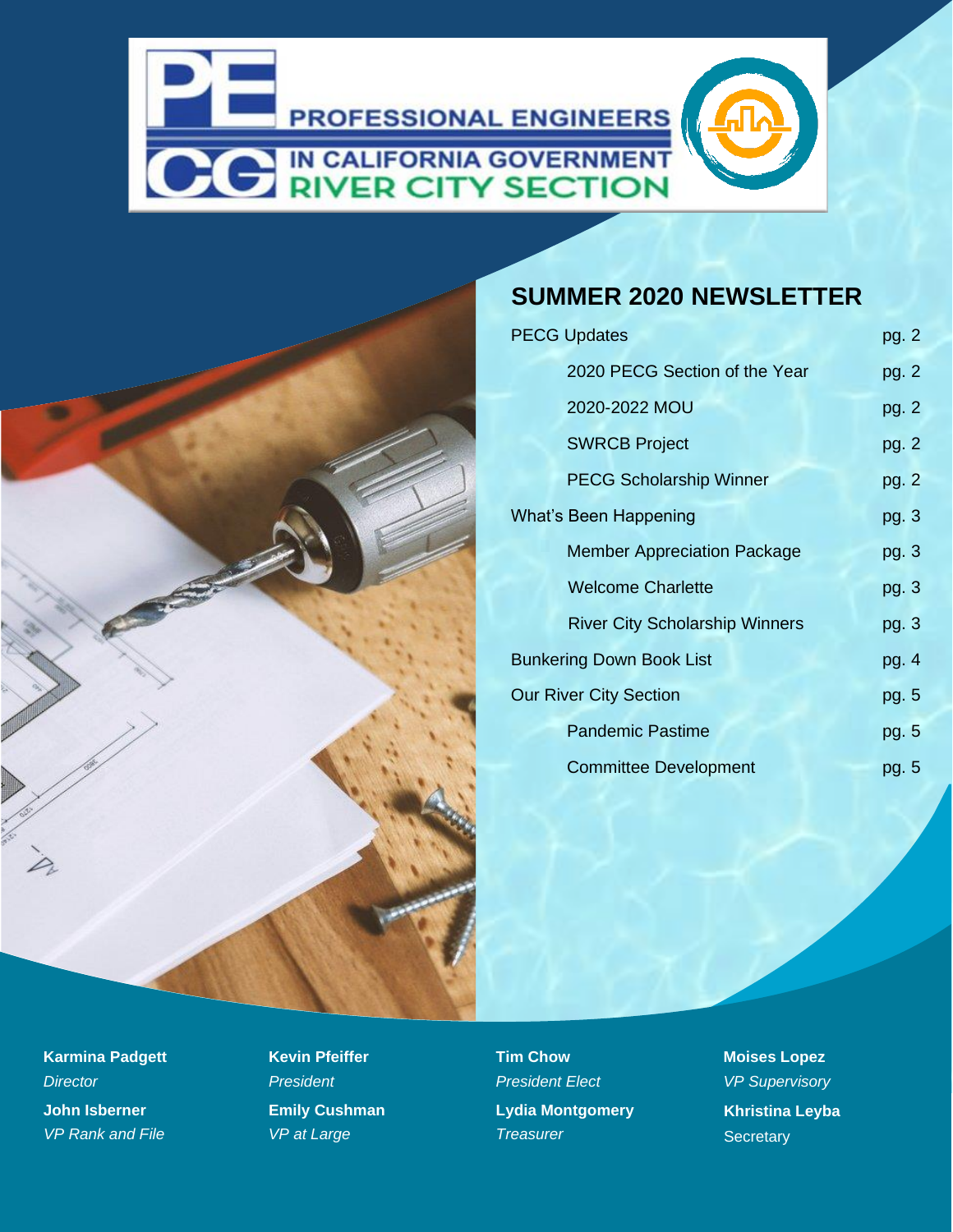# **PECG Updates**

#### **2020 PECG Section of the Year**

The River City Section was the winner of PECG's Section of the Year Award for 2020! Our Section offers five committees that run a wide variety of programs, from providing scholarships for members' dependents and upgrading its website, to providing materials, mentors – and soon, an online forum – to help section members prepare for FE or PE exams. When COVID-19 forced our section canceled a highly anticipated Kings game event, our section shifted gears and sent member appreciate packages to some 220 members that included a personalized note from its leaders. In addition, our section developed a simple flow chart to help expecting mothers navigate their pay, health insurance, and leave options after hearing that some members were confused about maternity leave. Looking ahead, our Section aims to continue to thrive onward and upward to providing more to our members!



### **2020- 2022 Memorandum of Understanding**

PECG's website now features a page dedicated to the [2020-2022 Memorandum of Understanding](http://pecg.org/2020-mou/) (MOU) between PECG and the State of California. Please refer to past PECG weekly emails or email a River City Section Officer for the password to access the website. The new MOU page includes a summary of the agreement, answers to frequently asked questions, and infographics with details on PECG's longevity and geographic pay differentials, and the MOU's increase in the vacation and annual leave caps until July 1, 2025.

# **State Water Resources Control Board Project**

The Tulare County Board of Supervisors held a ribbon cutting ceremony on August 5 to celebrate a project that promises to bring safe and affordable drinking water to Seville, a severely disadvantaged community that has long struggled with groundwater contamination issues. The project – including a \$4 million construction funding agreement from the State Water Resources Control Board – is emblematic of the potential of SB 200 (Monning), which created the Safe and Affordable Drinking Water Fund and was signed by Governor Newsom in 2019. The legislation provides the legal structure and process for funding safe drinking water solutions for disadvantaged communities in California that currently do not have that access.

## **PECG Corporate Scholarship Winner**

Congratulations to Tim Chow on being the only recipient from the River City Section to be awarded a 2020 PECG Scholarship. Tim works at the Division of Water Rights at the State Water Board and is currently pursuing his Masters in Civil Engineering at Sacramento State University. He started the program when dinosaurs still roamed the earth and is extremely excited to be completing the program in 2021!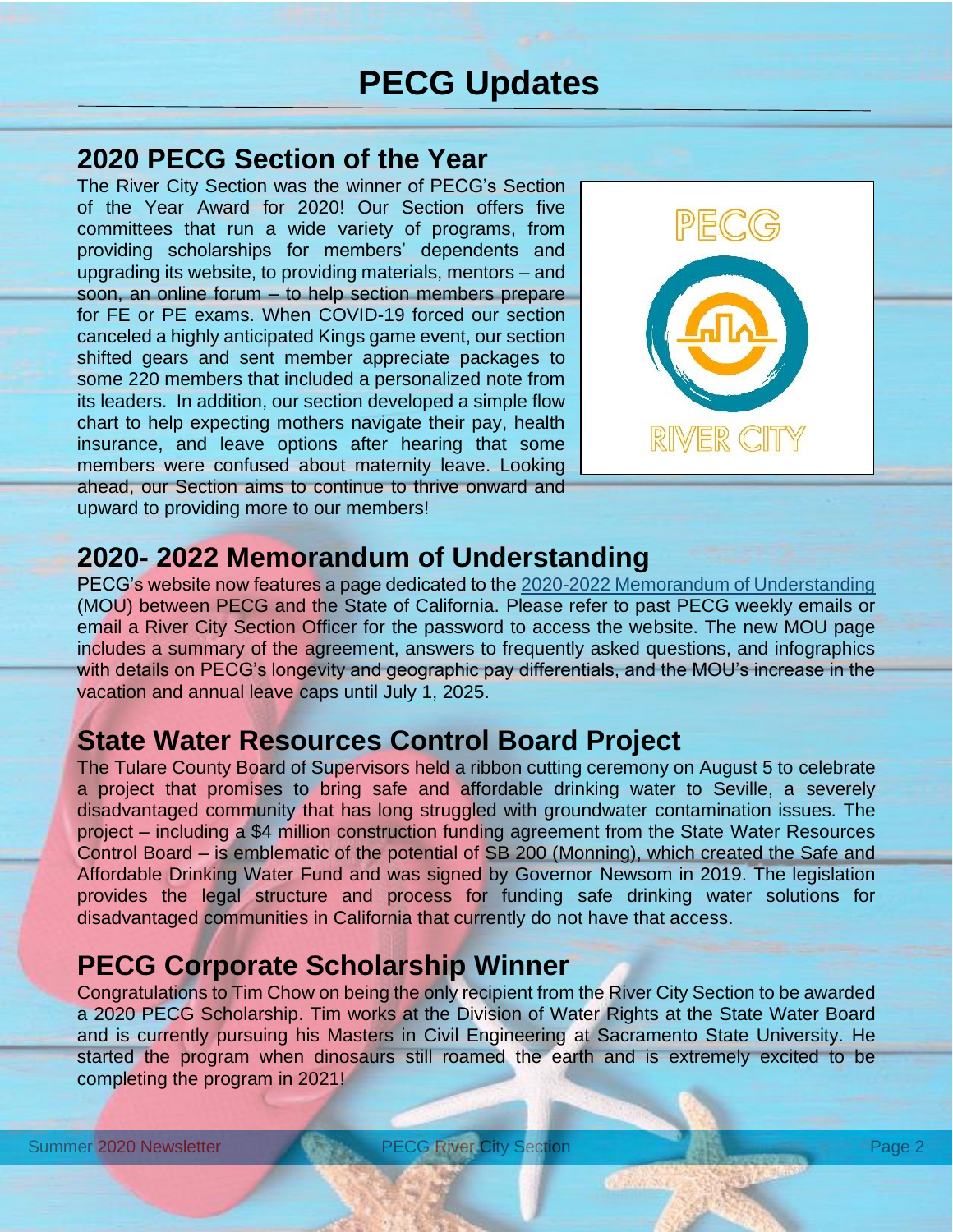# **What's Been Happening**

#### **Member Appreciation Package**

PECG River City appreciates your memberships and the work that you do! Membership appreciation packages were sent out over summer to our PECG River City members that signed up. This included a STEM-themed cloth face mask, PECG branded hand sanitizer, a gift card, alcohol wipes, PECG pens, post-its and a fidget spinner, and a River City T-shirt that Jimmy Steele is styling to the right! Thank you for your membership!





## **Welcome Charlette to the PECG Family**

PECG River City Section Rank and File Vice President John Isberner and his wife, Kaycee, welcomed Charlette AnnMarie Isberner into their lives on July 7, 2020. They both love hearing Charlette cooing and are ecstatic when she sleeps all night! Charlette is staying classy sporting the custom themed PECG River City Section onesies.

# **River City Scholarship Winners**

Congratulations to Calvin Wong and Sophie McFadin on being the recipients of the 2020 PECG River City Section Academic Scholarship! These annual scholarships were established to recognize members of our River City Section community pursuing an education in a PECG-related field of study while demonstrating active engagement in supporting their community.

Calvin Wong is pursuing a degree in computer science at UC Berkeley and is targeting to graduate in 2022. Congrats Calvin!

Sophie McFadin is pursuing a degree in both Civil and Environmental Engineering at UC Davis and is targeting to graduate in 2021. Congrats Sophie!

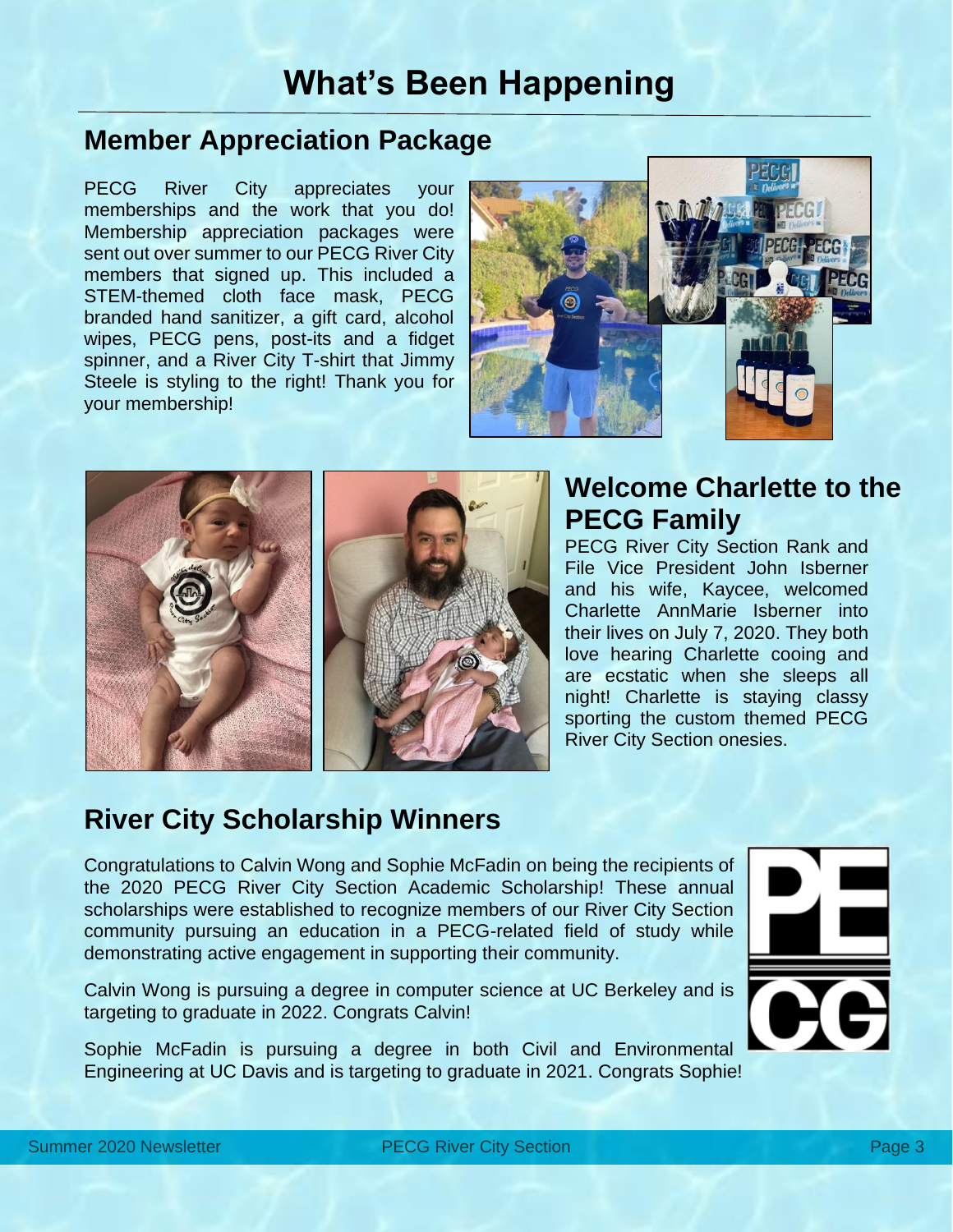# **Bunkering Down Book List**



#### **The Broken Ladder by Keith Payne**

The Broken Ladder dives into how we came to live in a society filled with income and racial inequality. Viewing inequality as a societal and public health problem, this book explores issues such as how income inequality raises stress levels leading to poor decision-making, why younger women in poor societies often have more children, and how racial implicit bias may determine if you support certain government programs. Supported by scientific studies and behavioral science, this book sheds lights on how inequality contributes to negative societal behavior but also provides ways for individuals to recognize the epidemic that continues to envelope us.

### **Behind the Beautiful Forevers by Katherine Boo**

"You didn't keep track of a child's years when you were fighting daily to keep him from starving". That's how people live in the undercity of Mumbai, India captured in Boo's Pulitzer Prize-winning investigative journalism book. The book follows the lives of various residents living in the slums. Some being so poor but so young, they collected plastic bottles and scrap metal from the nearby luxury hotels to silence their rumbling bellies. Others understood learning English allowed for educational opportunities and was a potential ticket out of the slums. Saturated by political corruption, religious discrimination, and socioeconomic vulnerabilities, all of them still dreamed of greater and more beautiful possibilities.





#### **Born a Crime by Trevor Noah**

The Immortality Act of 1927 in South African during the apartheid made Trevor Noah born a crime. Born to mixed parents, he wasn't supposed to exist during South Africa's system of segregation and discrimination. Noah's inspiring autobiography shares his journey to find his identify in a black and white world while getting into mischievous adventures which will bring a smile to the reader's face. Noah's inspiring stories luminates the challenges he faced being different but ultimately overcoming the societal disadvantageous to do so much more than what was expected of him.

#### **Evicted by Matthew Desmond**

You get evited. Your hours from work get cut as you spend your time to move. You fall behind in rent again. You're get evited again. It's a perpetual cycle captured in Desmond's Pulitzer Prize-winning book following the lives of renters and landowners in various neighborhoods in Milwaukee. As Desmond discusses, the color of your skin, how many children you have, and your gender likely determines if you will be evicted again. These eviction burden not only on the individuals or families being evicted, but also on the neighborhood since it takes individuals away from being able to call a street *their street* or a community *their community*.